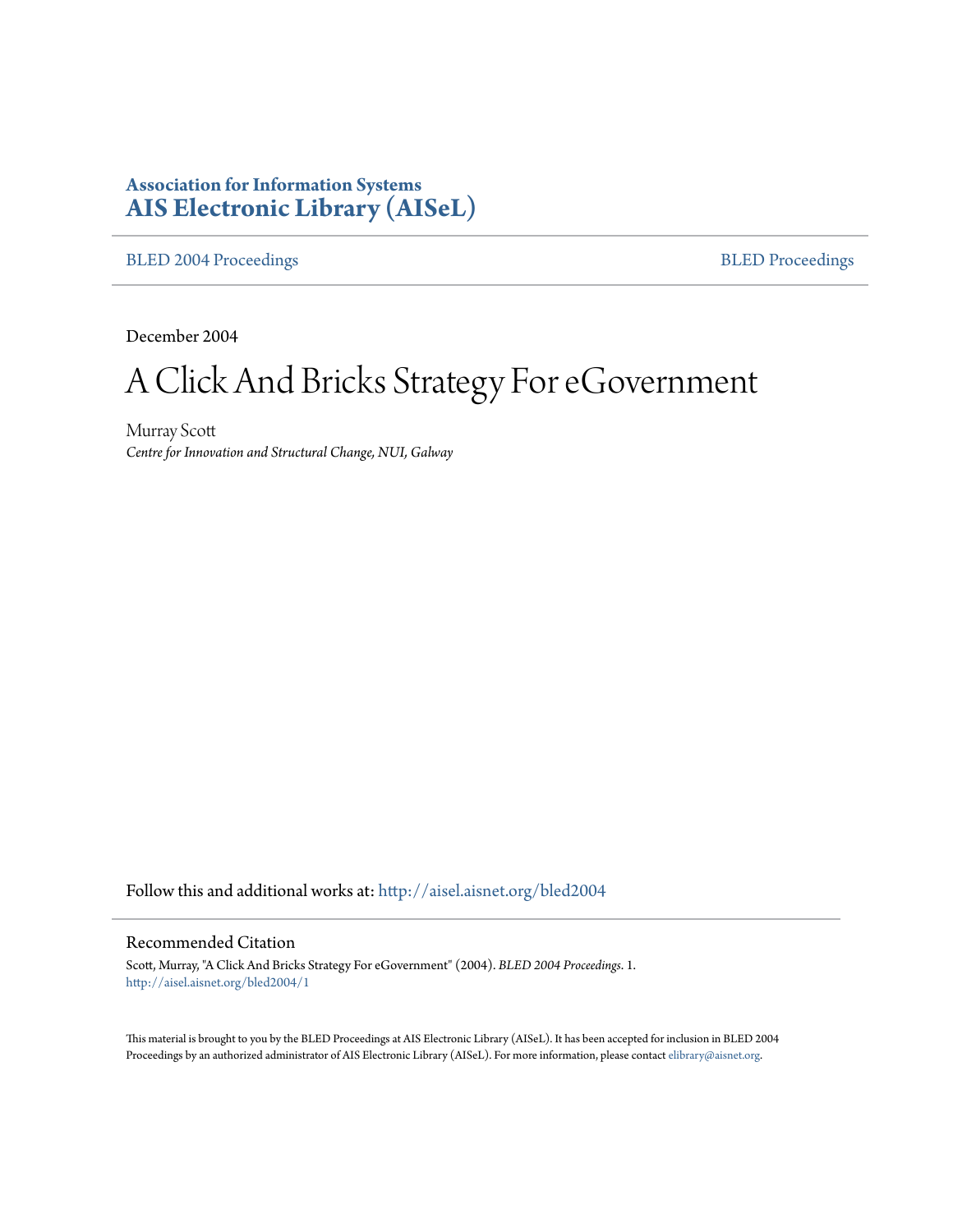## **17th Bled eCommerce Conference**

#### **eGlobal**

Bled, Slovenia, June 21 - 23, 2004

## **A Click And Bricks Strategy For eGovernment**

#### **Murray Scott, William Golden, Martin Hughes**

Centre for Innovation and Structural Change, NUI, , Galway, Ireland Murray.scott@nuigalway.ie, Willie.golden@nuigalway.ie, Martin.hughes@nuigalway.ie

#### **Abstract**

*Two of the central challenges of e-government are the need for 'joined-up' government through agency collaboration, and the need to provide 'citizen-centred' government, where services and information are integrated at the point of delivery. Electronic service delivery provides the hoped for panacea to enable not only administrative efficiencies in the functions of government, but also services that are centred on the needs of the citizen. The implementation of e-government however, presents challenges regarding the achievement of inter-agency collaboration and highlights the importance of developing multiple access channels. This paper reports from an in-depth case study detailing first, the strategy the Irish government adopted for electronic service delivery and second, provides detailed analysis from the pioneering efforts of an individual county council into*  agency collaboration and a unique method of service provision. Two survey *questionnaires conducted with staff of the county council and citizens of the county, reveal critical success factors in developing inter-agency collaboration and raise important concerns expressed by citizens into data privacy, social inclusion and the digital divide.* 

#### **1 Introduction**

The impact of the Internet marked a watershed in information technology usage in government and the potential to deliver user-centred, cost-effective services has been well-documented (Watson and Mundy, 2001, Al-Kibisi et al., 2001, Ho, 2002). One main goal of citizen-centred e-government is to develop citizen-centred service delivery and to achieve this significant cross-functional service integration and data availability is required (Chen and Gant, 2001, Fernandes et al., 2001, Gant and Gant, 2001). However, many of the models for e-government implementation have produced only descriptive frameworks for service delivery over the Internet (Layne and Lee, 2001) and have failed to address the wider challenges of developing cross-agency linkages and implementing multiple access channels to e-government services. Although the benefits of online access to services are recognised, there is a need to carry out research into the development of physical access to services in light of issues such as social inclusion, the digital divide and the need to promote cross-agency co-operation in the development of service integration.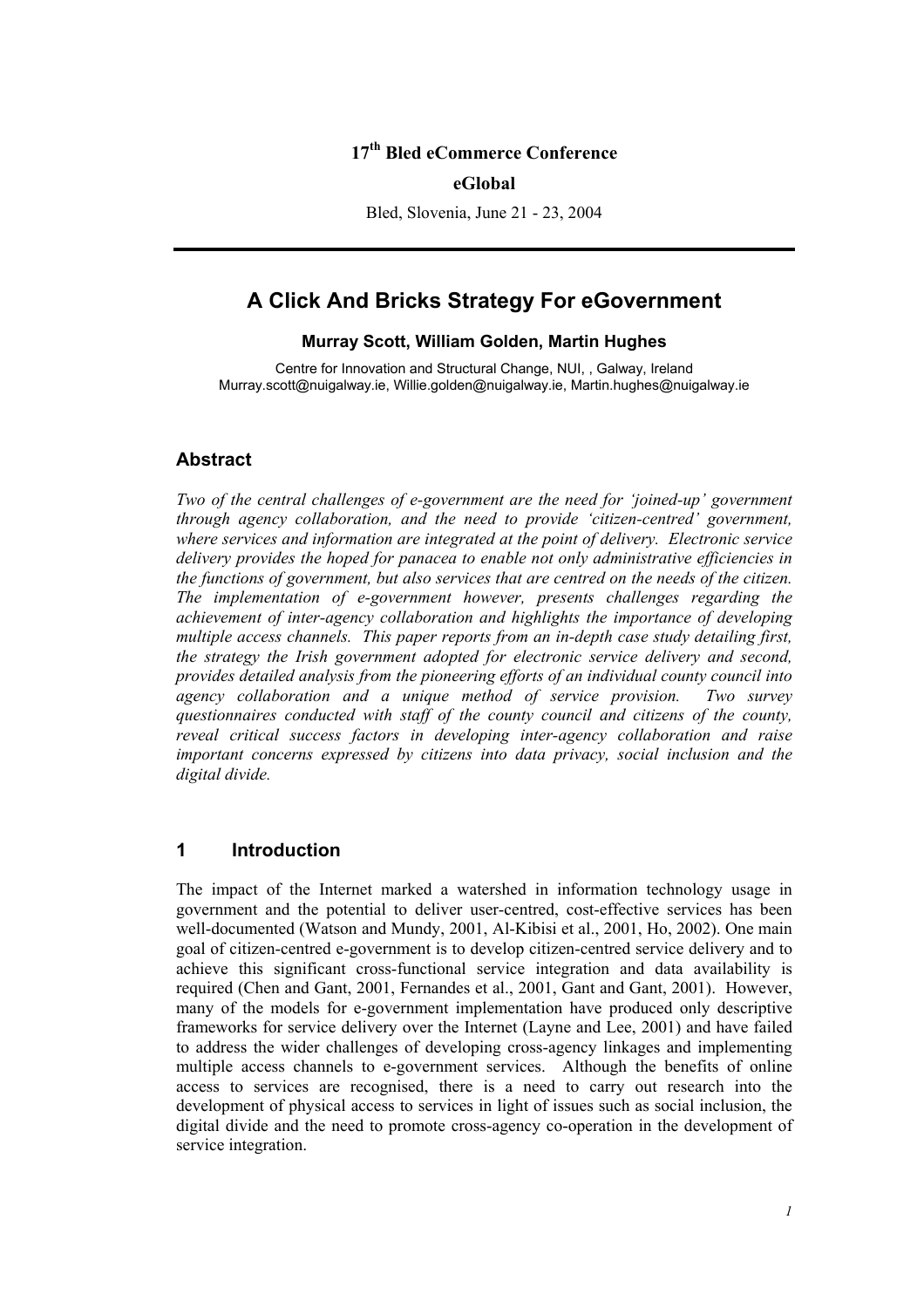This paper reports on an in-depth case study on the development of a physical one stop shop service for citizens in Ireland. The case study includes the viewpoints of critical stakeholders including top-level and local management and provides detailed analysis of two surveys including staff members of the facility and the general public. The success of the implementation of the one stop shop yields valuable insights into the development of cross-agency co-operation. This paper also provides a citizen-based perspective on modes of service access. Specifically, users of this service highlight physical interaction with service providers as being preferable over online access, in particular where issues of data privacy, social inclusion and the digital divide arise.

#### **2 Central Themes In eGovernment**

Two of the central themes guiding the development of e-government are the need for 'joined-up' government through horizontal and vertical integrations, which connect different service departments and cut across traditional organisational boundaries; and the need to provide "citizen-centred" government where services and information are integrated at the point of delivery (Chan et al., 2003, Al-Kibisi et al., 2001, Ho, 2002). The dual challenge of implementing inter-agency cooperation and citizen-centred service delivery confronts the limitations of the traditional organisational structure of government and represent the main objectives in e-government implementation (Watson and Mundy, 2001).

#### *2.1 Electronic Service Delivery*

The key requirement in providing citizen-centred e-government is in the use of technology to produce and deliver integrated services electronically (Ho, 2002, Layne and Lee, 2001, Bannister and Walsh, 2002). The motivation for this is firstly to deliver public services centred on the needs of citizens and secondly to achieve administrative efficiencies in the functions of government (De Araújo, 2000, Hood, 1991, Minogue et al., 1998). Electronic service delivery (ESD) initially occurred in the private sector and was characterised by a focus on the specific needs of the company (Clarke, 1999, Clarke, 1996). The important development in ESD however, was in refocusing the presentation of the service to suit the manifold and changing needs of the customer, not the organisation (Lenk, 2002, Ho, 2002). This 'client-based' view has been adopted in e-government initiatives, reinforcing the shift in government from the traditional, functional structure of administration to a more responsive model that provides services in a citizen-centred manner (Lenk, 2002, Osborne and Gaebler, 1992, Bellamy and Taylor, 1998, Heeks, 1999).

The concept of Entry Points or Portals provides the vehicle in ESD for delivering integrated, customer-centred services (Clark, 1999). The generic architecture of an entry point is outlined in figure 1 below. The main component is the integrative technology, the 'entry point'; this middleware element coordinates data flow between the legacy systems of service providers and multiple delivery channels. A variety of delivery mechanisms provide a choice of interface between the user and the entry point, depending on the requirements of the service and preference of the user (Poon, 2002, Lenk, 2002). One of the advantages of this model is that communication is managed between government agencies in the provision of integrated services; this in turn simplifies the implementation of entry points as major organisational change is avoided (Ho, 2002).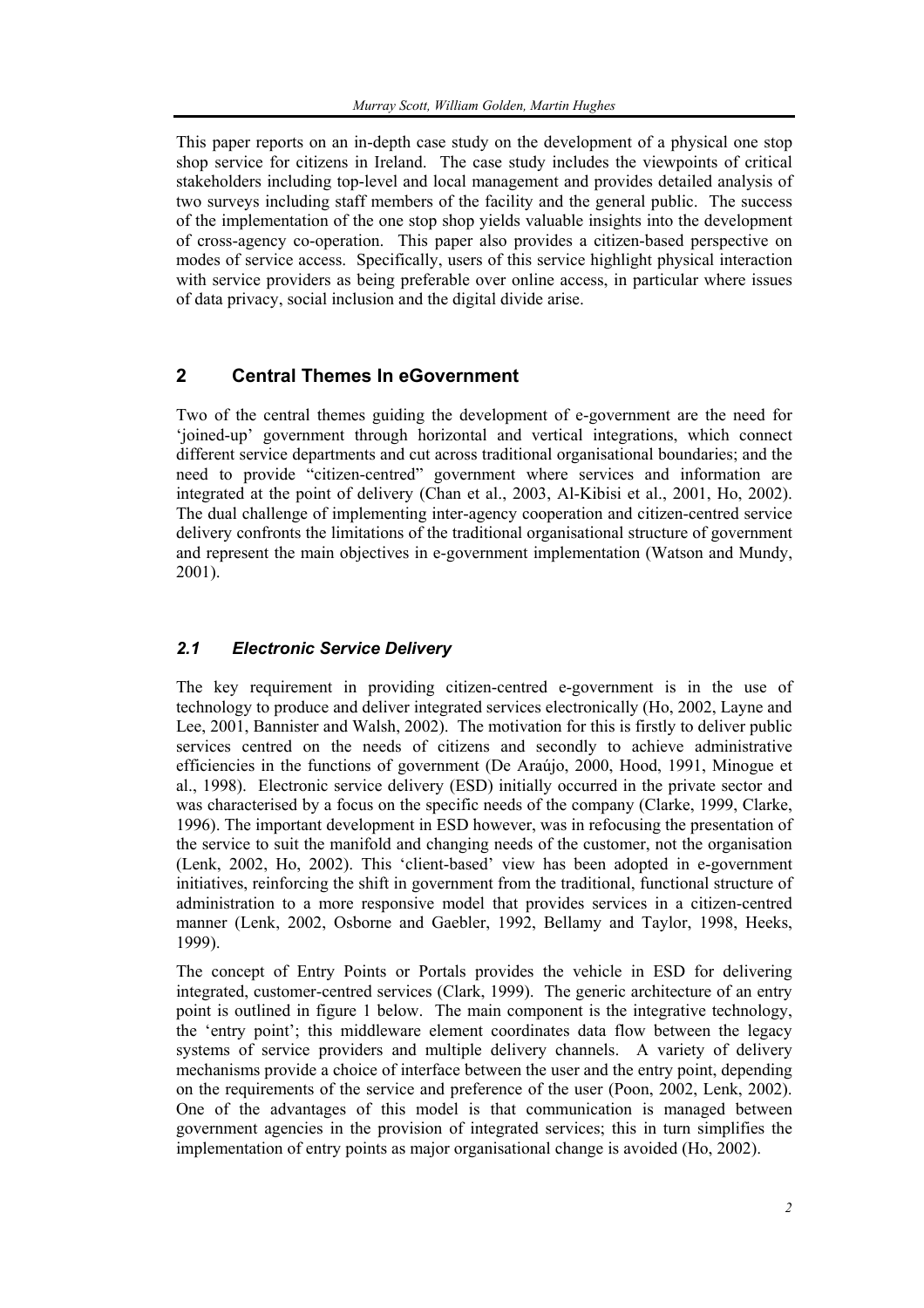

*Figure 1: Generic Architecture Of An Entry Point. Source (Clarke, 1999).* 

The ability of the entry point to provide integrated services to citizens enables the provision of citizen-centred e-government, as common services can be customised for individual citizens (Al-Kibisi et al., 2001, Chen and Gant, 2001, Gant and Gant, 2001). Service integration will mean that a single citizen interaction, from whichever delivery channel, will automatically notify all government systems required to perform the requested task (Watson and Mundy, 2001). Tambouris (2001) states that the ultimate goal is to provide a 'one stop shop' service to the citizen through which any level of government transaction can be completed.

#### **3 Critical Issues In Developing ESD**

Given the potential for customised, integrated service delivery, entry points are now emerging as a key priority for government agencies as they develop e-government initiatives and create electronic relationships with citizens and business (Gant and Gant, 2001). However the implementation of this technology raises issues regarding interagency collaboration and the importance of multiple access channels.

#### *3.1 Inter-Agency Collaboration*

The cooperation of government agencies is crucial to the development of an internetworked government that provides a vehicle for transforming the functions of government and for gaining efficiencies and improvements in co-ordination (Tapscott, 1996, Devadoss et al., 2003, Ho, 2002). Ensuring effective collaboration is essential to support the technical process of developing integrated service delivery; it provides governments with the potential to develop integrated applications, share resources, adapt to new environments and enhance organisational learning (Zhang et al., 2002, Landsbergen Jr and Wolken Jr, 2001).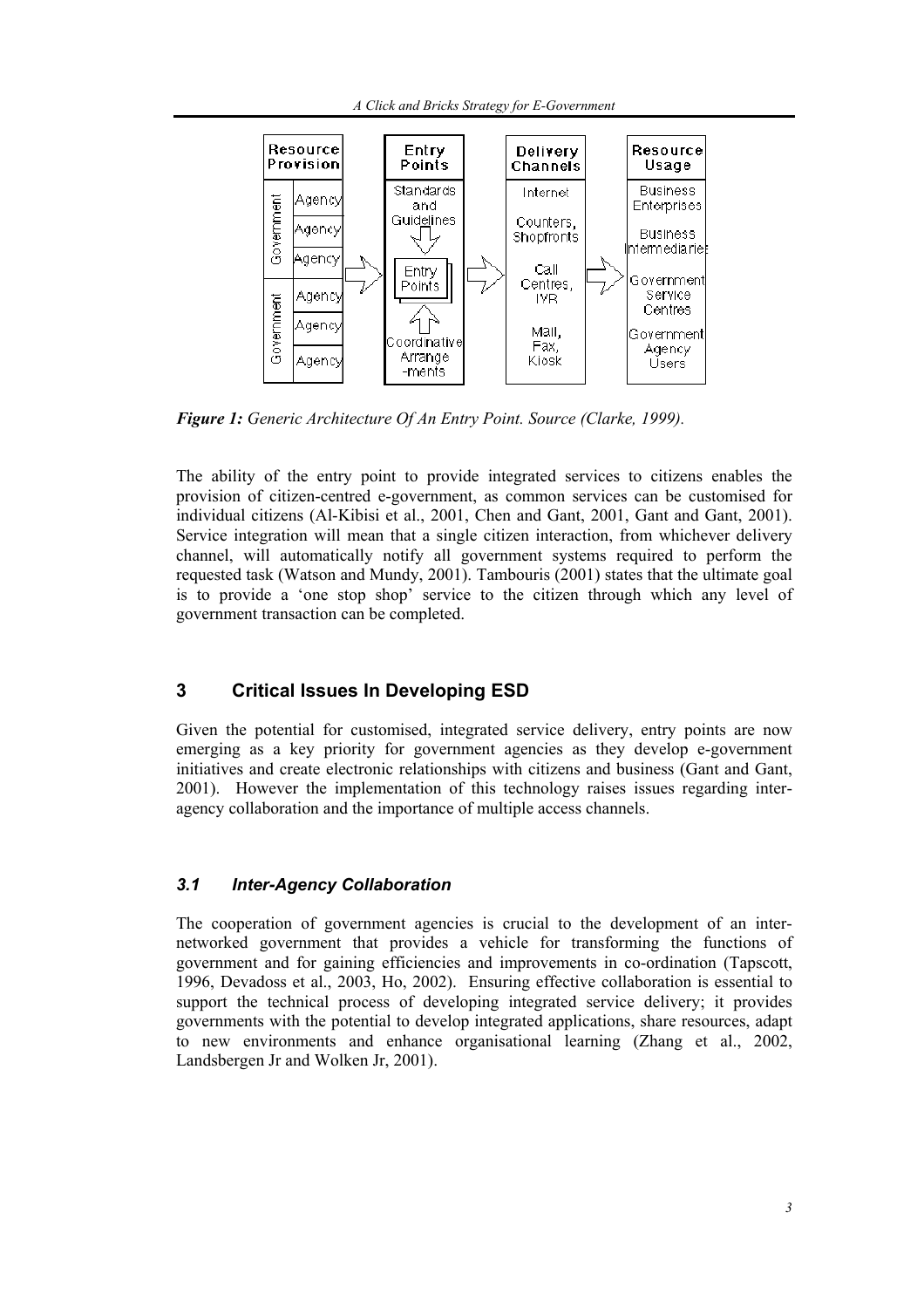## *3.2 The Digital Divide*

The digital divide is defined by the "gap between individuals, households, businesses and geographic areas at different socio-economic levels with regard both to their opportunities to access information and communication technologies (ICTs) and to their use of the Internet for a wide variety of activities" (OECD, 2001). The digital divide is consequently seen as a threat to the information society and by extension to e-government ventures (Husing and Selhofer, 2002). The development of e-government must therefore take these issues into account as fundamental components of social inclusion (Husing and Selhofer, 2002).

One key doctrine of wider public sector policy reforms is equal access and participation of citizens to better quality public services (OECD, 2001, PUMA, 2003, EU, 2002). Governments are encouraged to include issues relating to social inclusion in the process of developing citizen-centred e-government, as these issues will directly affect levels of social collaboration and participation (Bellamy and Taylor, 1994).

The European Union has set the objective of digital inclusion as an integral part of the eEurope Initiative and Action Plan and states the need for positive action to prevent social-exclusion (EC, 2000). Initiatives at minimising these factors are essential for egovernment ventures to be successful because the provision of integrated, re-engineered services can only yield the expected benefits, both for citizens and government, if most citizens can access the services (Coulthard and Castleman, 2001).

## *3.3 eInclusion*

Although information technology and the Internet has been hailed for its potential to empower individuals in the Information Society, it is clear that sufficient IT diffusion depends not only on the merits of the technology but also on social and cultural aspects (Tractinsky et al., 1998). The task of designing access channels that complements the skill level and social and cultural orientation of every citizen is highly complex on the scale covered by e-government initiatives (Tractinsky et al., 1998). Citizens who are visually impaired for example need to be able to participate on equal terms. Similarly, the abilities of older or disabled citizens must be considered, as there may be physical or mental obstacles to participation. This issue is important as the numbers of 'silver surfers' in particular is set to increase substantially in the coming years, reinforcing the need for multiple access channels (Howell, 2001).

#### *3.4 Privacy*

Privacy, security and confidentiality are natural concerns for businesses and citizens alike (Tambouris, 2001, Layne and Lee, 2001, Dridi, 2001). Many citizens may feel that their privacy is threatened due to the fact that personal data is stored centrally, increasing the detrimental effect of the 'big brother' syndrome. The degree to which the interface of the system is personalised may also deter some citizens from using the electronic medium, preferring the familiarity of traditional physical interactions (Jupp and Shine, 2001).

Moreover, Clarke (2001) has highlighted the potential of certain technologies, in particular biometric technologies, to create an environment where governments and organisations have enormous power over individuals, threatening personal entitlements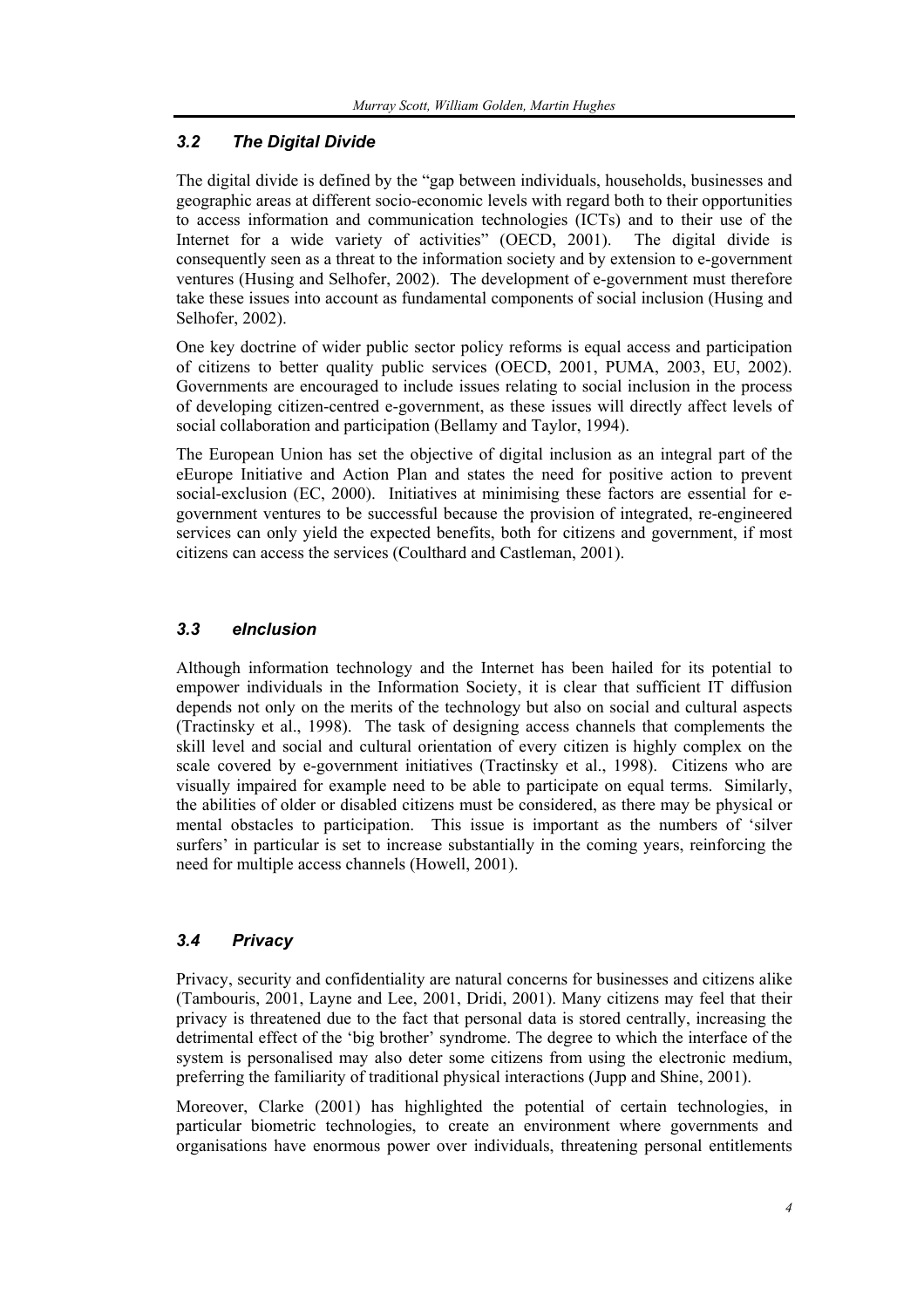and civil liberties. Clarke (1999) further comments in relation to ESD that there is no fool proof method of ensuring an individual's identity in the transaction of a service.

#### *3.5 Data Protection*

Issues of data protection and the legal requirements of electronic transactions further influence the implementation of electronic services (Dridi, 2001, Carrick, 2001). International data protection reforms recommend security measures to protect sensitive information and in doing so present potential restrictions for government agencies on the usage of data in transactions and the storage of citizen data (Dearstyne, 2001). Strategic choices are required regarding how information is made available for transactions, how long it can be stored for and how that information can be used.

## **4 Research Methodology**

An in-depth case study is presented consisting of 3 semi-structured interviews, supplemented by two questionnaire surveys. In-depth interviews were carried out involving senior management from Donegal County Council. In Ireland, local government services are delivered mainly by county councils, of which there are 29. Donegal is unique in that county management have pursued a pioneering programme of organisational change and service provision to facilitate e-government development. Interviews with the Director of Services, Divisional and Local management were carried out onsite in June 2003, each lasting from between 2 and 4 hours. Care was taken throughout the interviewing process to produce detailed reports as soon as possible to avoid the loss of data or impressions gained by the researcher (Darke et al., 1998). Records were kept of the content of all interviews. Further clarifications and updates were obtained by email and telephone contact.

Two survey-based questionnaires were also conducted in a 'Counter, Shop Front' (Clarke, 1999) in Co. Donegal: the first involved staff members of the facility and the second obtained responses from users of the centre. The researcher gathered 85 responses from a total of 110 staff members, resulting in a response rate of 77% and obtained a further 98 responses to the citizen questionnaire.

The research objectives for each questionnaire were defined as either focussing on descriptive, exploratory issues to investigate features of service delivery in the ISC or for the specific purpose of triangulation with data collected during the semi-structured interviews.

The user survey was constructed to elicit the attitudes of the users of a one-stop-shop to methods of service delivery. This was based on theoretical assumptions identified in the literature and in comparison with the attitudes put forward in the semi-structured interviews with senior management of Donegal County Council. The survey was constructed to achieve two aims: to identify success factors of the one-stop-shop model and to gather the opinion and intention of users to online service delivery, in comparison with other delivery mechanisms.

The research objective of the staff survey was to compare the attitudes put forward with those recorded in interview with senior management of Donegal County Council. The questionnaire was intended to identify potential success factors for the design of onestop-shops. The survey also focuses on the perceptions staff have of the one-stop-shop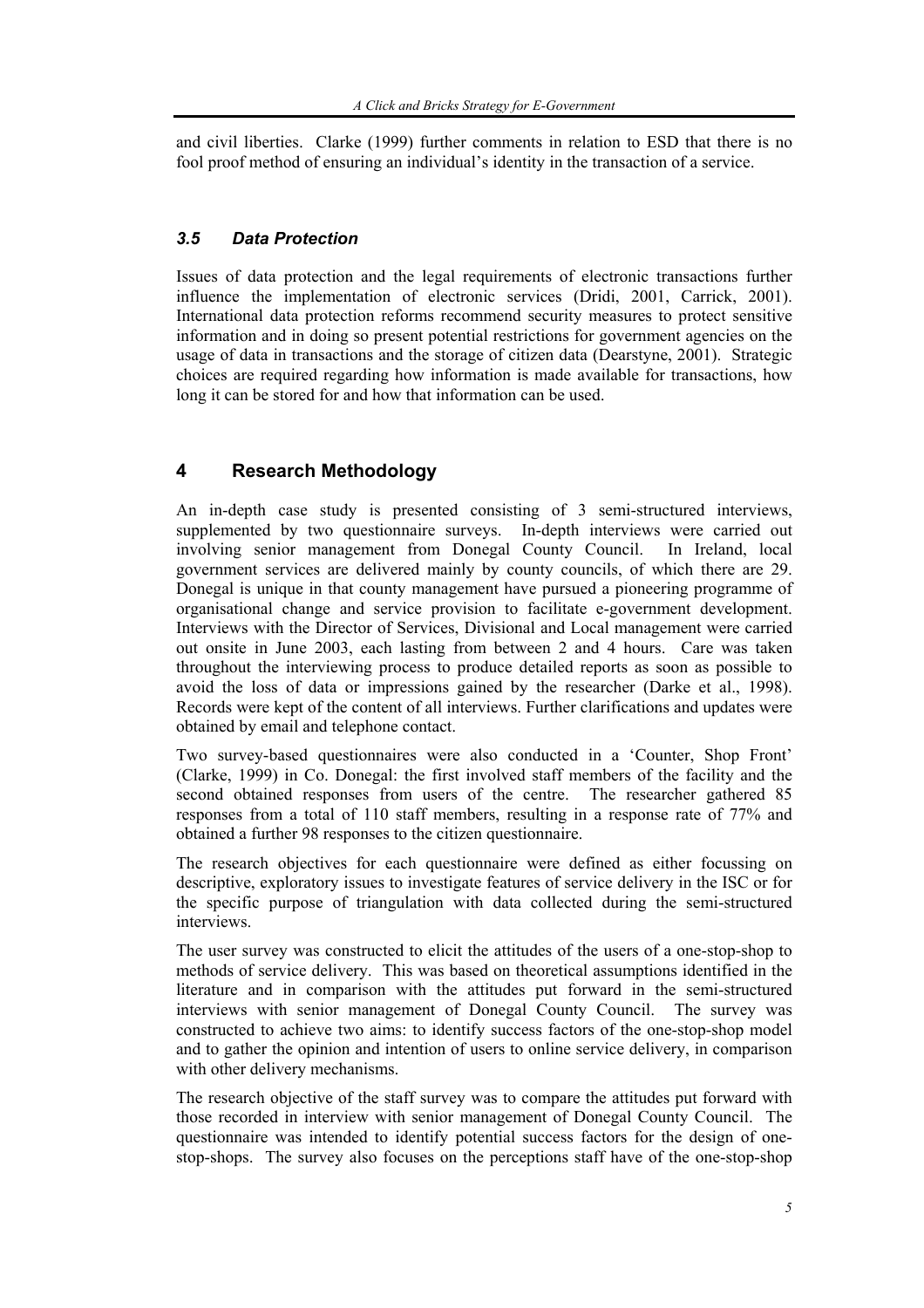for delivering services and as such the responses can be compared with the attitudes of users to the same issues.

## **5 Case Study: eGovernment In Ireland**

#### *5.1 eGovernment Strategy*

In March 2002 the Irish government committed itself to placing all appropriate services online by 2005 (Government of Ireland, 2002). In order to achieve this, the government developed a comprehensive strategy for the development of electronic services with two key objectives: a focus on citizen-centred service development and the use of the entry point concept as a technological means to provide service integration. In line with these objectives the Irish government has delegated certain tasks to progress the development of electronic services: first the concept of the entry point has been prioritised and an independent agency created for the purpose of managing its development; second, local and national agencies have been mandated to modernise their resource provision in line with citizen-centric principles; third, pilot initiatives have been progressed in selected areas for the purpose of developing various delivery channels to the entry point. In line with Clarke's (1999) model of entry points, the implementation of this strategy can be explored in more detail.

#### *5.2 Entry Point*

The Irish government identified the concept of the entry point as the central mechanism for delivering the e-government agenda. The model of the entry point was designed to provide a mechanism to coordinate government service providers and to manage the various interactions with resource providers in delivering a service. In turn the entry point provided the ability to combine and restructure those services around the needs of citizens. The entry point also supports multiple delivery channels. The model of the Public Service Broker (PSB), see figure 2 below, outlines the structure of the proposed entry point.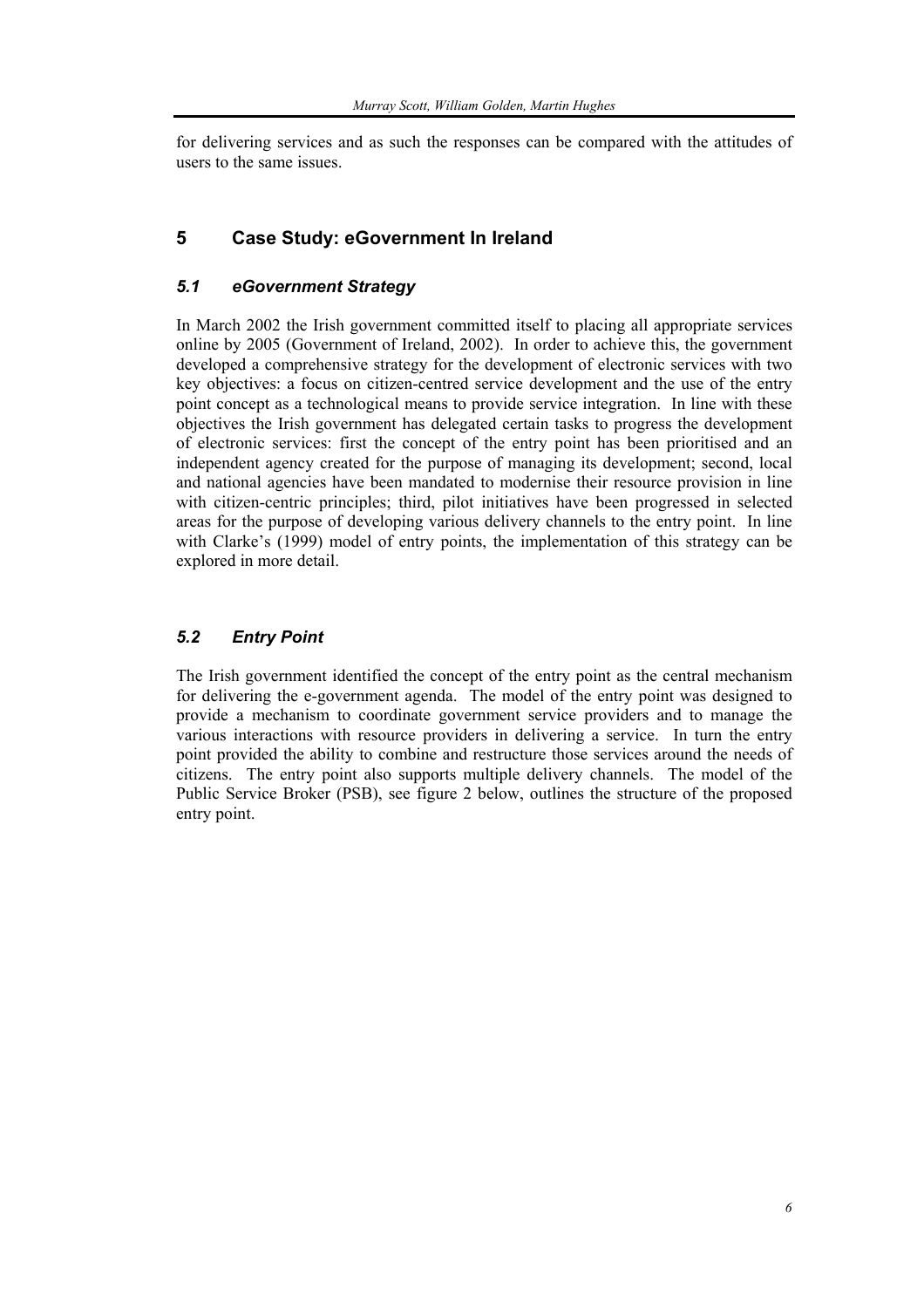

*Figure 2: The Public Service Broker* 

In order to implement the PSB, the Reach agency was established. Reach is an executive body, its name reflecting the concept of government reaching out to its customers. Initially Reach was composed of 11 members, all civil servants drawn from a variety of departments, reporting to the Department of An Taoiseach, the central government department responsible for developing e-government strategy.

#### *5.3 Resource Provision*

In response to a clear mandate to modernise resource provision, local and national agencies took the initial step in 2000 of developing individual web sites, providing detailed information to citizens and businesses respectively. With a focus on customer requirements, these sites broke the long standing tradition of distributing government information along functional lines.

Also in 2000, in response to local authority requests, the Local Government Computer Supply Board (LGCSB) developed electronic forms (e-forms) for use on local authority web sites. These were essentially web versions of the traditional paper based form and enabled users to register with their local authority.

In developing the PSB, Reach identified the need for a more efficient system of managing forms and a more accessible location for delivering forms. As a result Reach, in partnership with LGCSB, progressed the development of e-forms and enabled the provision of an interim level PSB. This development was called reachservices. The key development to e-forms was the creation of an entry point, of which the key component is a form builder tool. The form builder tool enables the local authority to create their customised form that is then uploaded onto the reachservices site.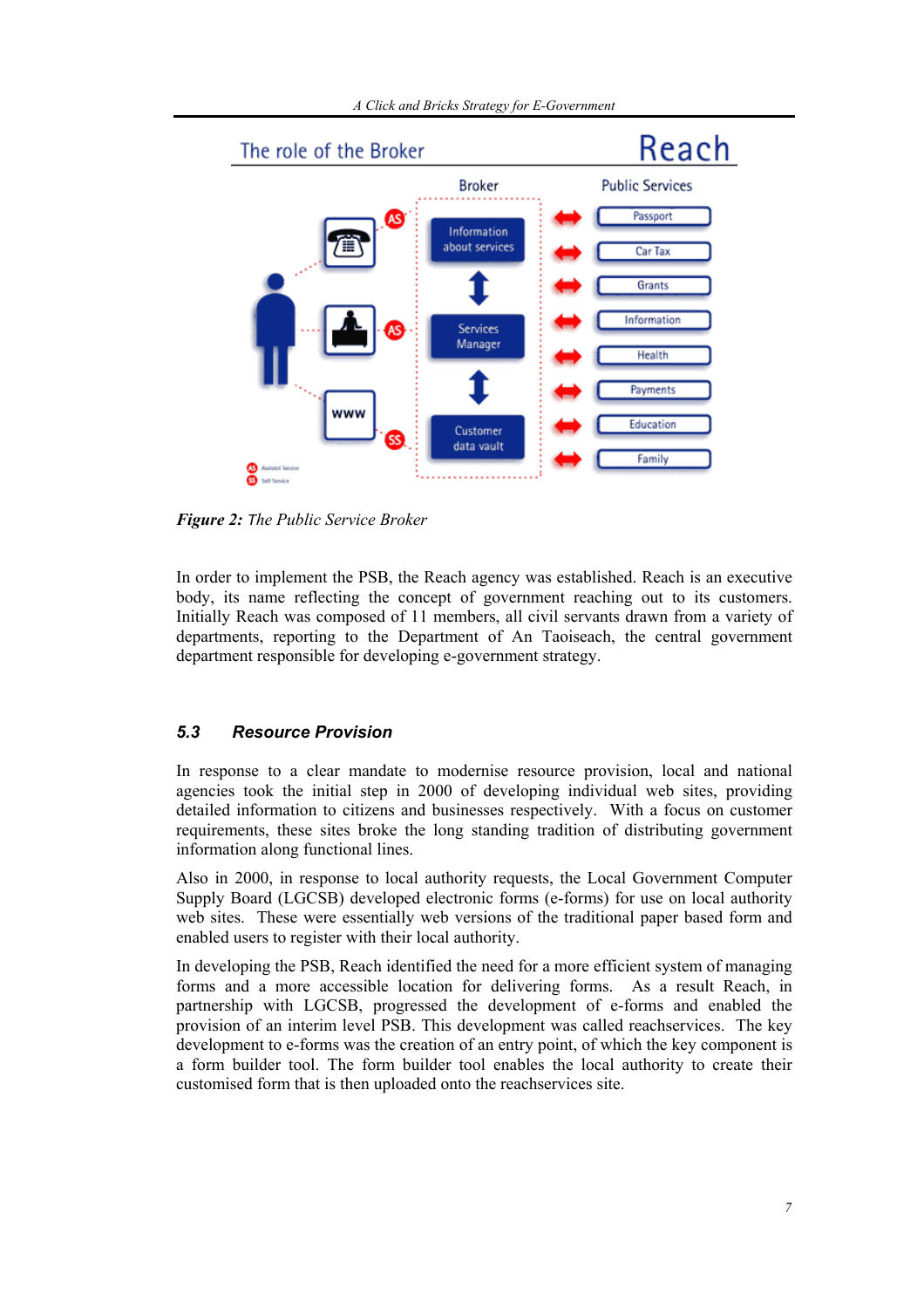## *5.4 Delivery Channels*

Two delivery channels have been developed to interface with the PSB: physical access through a counter, shop front and online access through the pilot reachservices site. The strategy adopted by the Irish government for developing the physical channel has been to test a pilot initiative in a selected area. Reach chose Co. Donegal to pilot the physical channel of the PSB and was supported by central government with an allocation of Euro 1.8 million to the research and development of the project. Reach believed Co. Donegal to be an appropriate test site for a physical channel as the incidence of PC ownership and Internet connectivity are not high in Co. Donegal. Furthermore, senior management in Co. Donegal predicted that there would be significant need for assisted or mediated access to the Public Services Broker, particularly for sections of the community that require regular or frequent access to public services, such as the socially excluded (DCC, 2001).

At the centre of the pilot scheme was the development of Integrated Service Centres (ISC). These centres offer integrated services to local citizens, delivered through physical channels. The ISC provides a range of core local government services e.g. housing and unemployment services and has developed an intermediary service from which services can be activated as well as the provision of detailed information and advice. In the past citizens were required to contact every agency involved in the delivery of a particular service, for example, to avail of housing services citizens were forced to contact the North Western Health Board, Donegal County Council, the Department of Social Community and Family Affairs and the Revenue Commissioners individually. The ISC however, has developed sufficiently effective collaboration between local agencies that the citizen is only required to make a single interaction with the ISC to expedite the service. The process of developing the ISC was initiated in 1999 and a total of six ISC are planned for County Donegal with 4 currently in operation.

The other delivery access channel to be developed, providing online access to services, was reachservices. This allows registered users to submit forms electronically to the relevant department. Part of this registration is an authentication process that is managed by the Department of Social and Family Affairs. The individual may then access the reachservices site using their Personal Public Service (Social Security) number and password. This provides the authority with proof of the individual's identity and enables features like intelligent form filling – a feature that allows certain fields to be populated automatically based on the information stored on each citizen. When the user submits the form it is automatically routed to the relevant authority in XML format. At present the front-end interface is fully automated while the back end system still relies on human interaction.

# **6 Findings**

#### *6.1 Access To eGovernment Services*

One of the central themes guiding the development of e-government is to achieve citizencentred service delivery, the development of which involves an increased role for information technology (Li, 2003, Heeks, 1999, Hood, 1991). The role for technology however, implicitly assumed through e-government implementation models e.g. Layne and Lee (2001), focuses solely on the development of web-enabled access to services. This case suggests that the role for technology in e-government should support a model for multiple channel delivery e.g. Clarke (1999), utilising the advantages of both web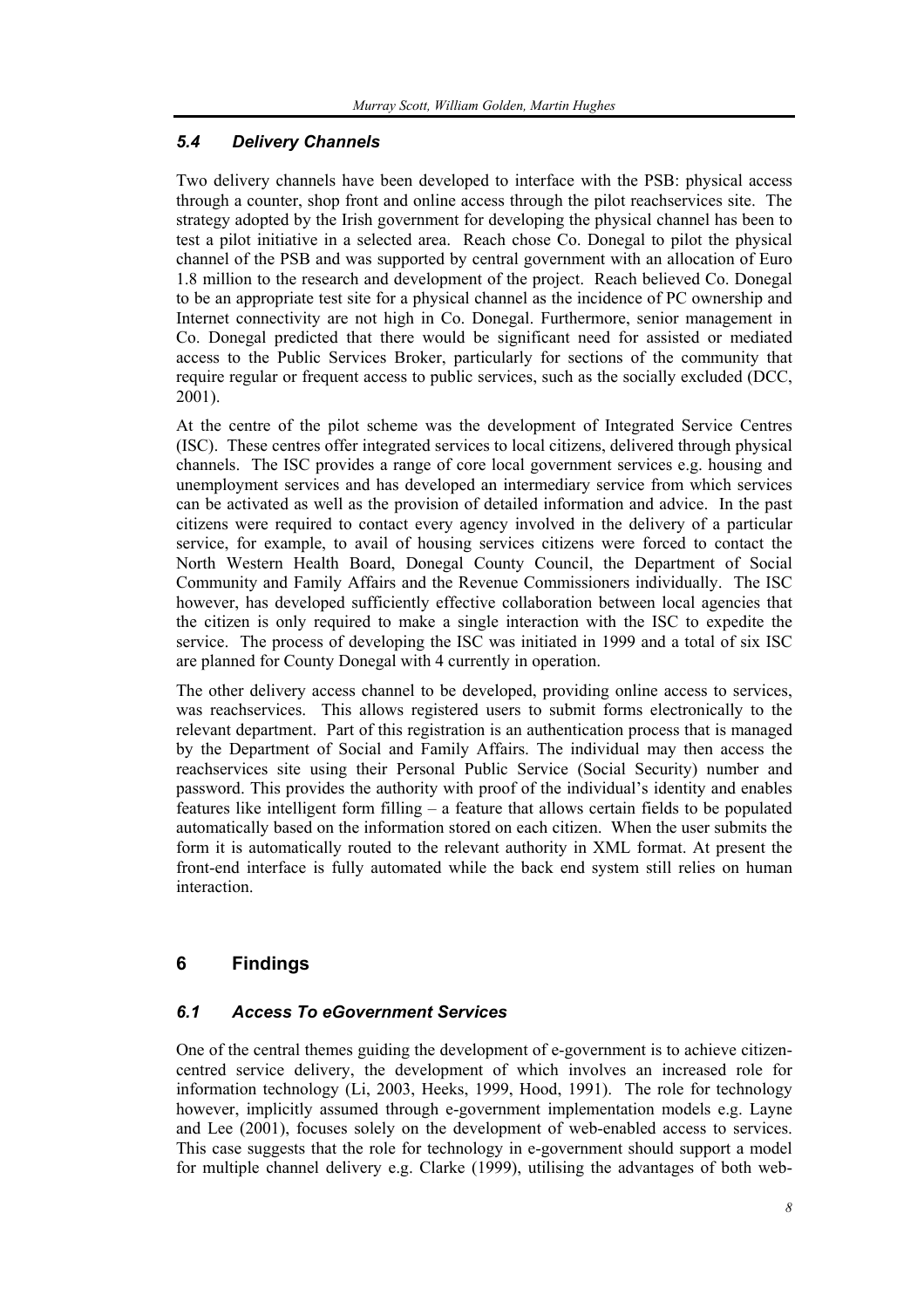enabled efficiencies and the need for government to retain physical interaction with citizens.

The potential for accessing services online has been generally supported by citizens. The initial uptake rate for reachservices was 500-600 per month, which was viewed as successful by Reach as the launch of the web site was subdued to prevent an initial surge of activity. Those citizens in the ISC who have access to the Internet, show a strong desire to access services online: over 70% would access services such as car tax and educational services online. Furthermore, the number of homes in Ireland with access to the Internet has increased from below 20% in 2000 to 34% in 2003 (CSO, 2003), enabling these citizens to access government services online.

However, the importance of the physical delivery channel has also been highlighted through the success of the ISC. Management in Donegal noted that socially excluded citizens were in greatest need of improved citizen-centred services, but were least able to access services online and also in need of advice from government agencies for particular services. 88% of citizens using the ISC highlighted the ability to access specific information and advice on personal issues as important reasons for choosing to use the ISC. 76% of users strongly agreed with the importance of physical contact in accessing services and over 80% highlighted the presence of many government and council departments as important features of the ISC. These figures show a significant portion of users support the attitudes of senior management to the importance of physical access channels.

The ability and willingness of users to avail of government services online were also noted. The survey revealed that the highest demand for services were those relating to social welfare services and these citizens were also most likely not to have Internet access. Over 58% of users have rarely or never used the Internet for personal use. This compares with a national average of 66% of households that do not have a computer connected to the Internet and 71.5% of unemployed persons who have never used the Internet (CSO, 2003). Of these ISC users, 77% either disagreed or strongly disagreed with being comfortable providing personal information over the Internet to avail of services. These figures show, in support of opinions raised by Donegal senior management, that of the high volume services in the ISC, the users most likely in need of such services cannot or would not access them online. These figures also support privacy issues raised in the literature, highlighting not only the extent to which the unwillingness of users to use online services exists in this study, but also the specific sector of socially excluded citizens to which this problem most applies.

Furthermore, 83% of ISC users, who have rarely or never used the Internet for personal use, were unaware of the Donegal County Council web site and 100% of users were unaware of the reachservices web site. 64% of users either disagreed or strongly disagreed that services would be more convenient if they were available online, while only 16% indicated that they would find accessing services more convenient online. The main barriers highlighted by these users to using the Internet to access public services were: lack of security for personal information (57% strongly agreed), little perceived benefit in using the Internet for public services (53% strongly agreed), lack of access to Internet enabled computers (30% strongly agreed) and lack of knowledge of how to use the Internet (20% strongly agreed). Evidence from this survey shows that the complexity of designing access channels must not only compliment social and cultural aspects (Tractinsky et al., 1998), but must specifically deal with issues of data privacy, Internet access and education and e-inclusion to ensure equal access to public services. For a wide portion of citizens this means that the current optimum delivery channel is one that is physically based.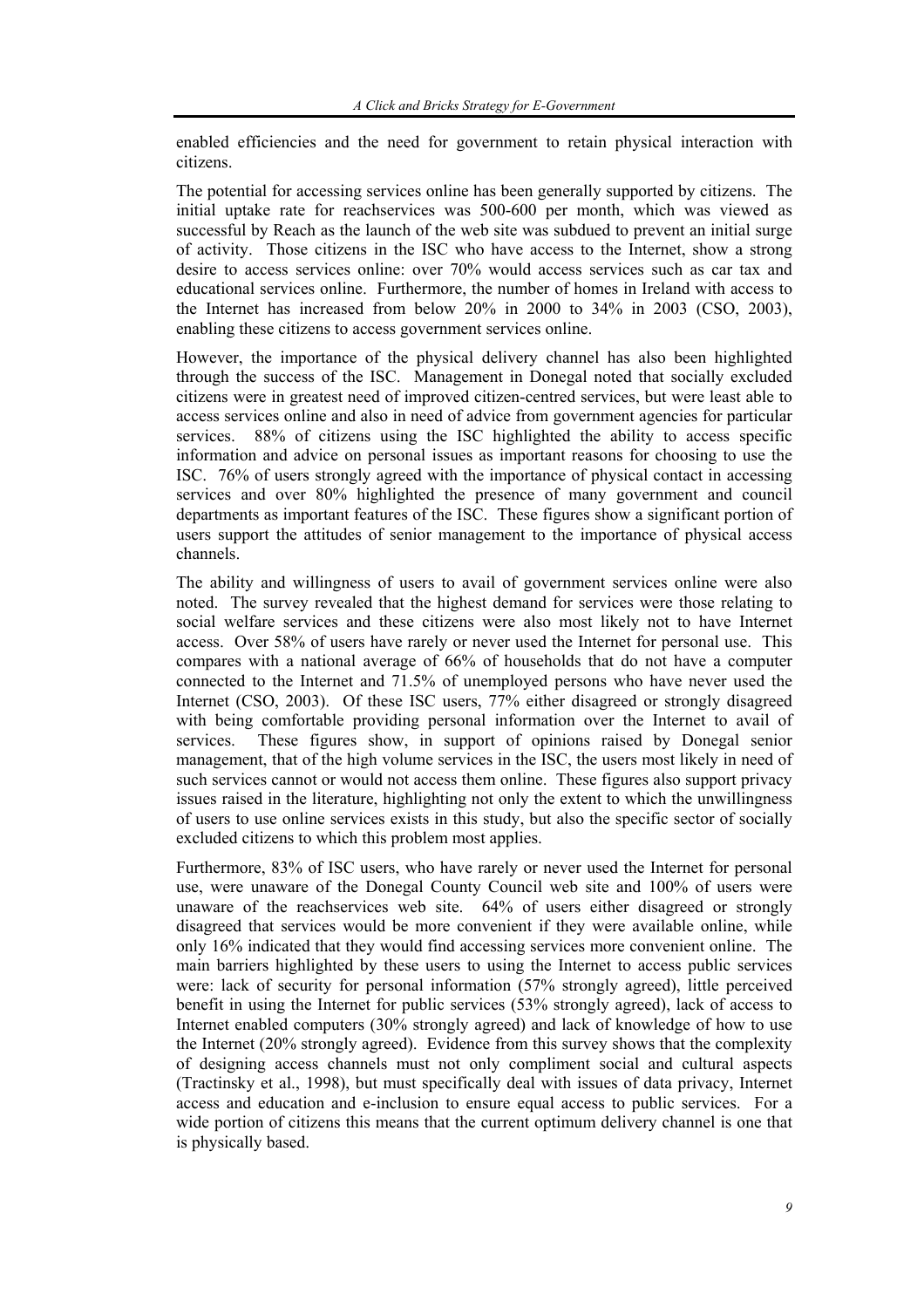These service delivery initiatives provide evidence of the need for multiple delivery channels as the flexibility offered, by providing two modes of service provision, has been important in allowing for differences in both citizen choice and in social profile. However, although there is evidence to support the validity of pursuing a multi-channel design strategy, in this case development did not occur in a co-ordinated fashion. There has been no communication between Reach and Donegal since the inception of the ISC and as a result the potential to explore the progress made by the ISC has not been exploited in a national context.

In October 2003, a report produced by the Information Society Commission (ISC), an independent advisory body to the Irish government, reported that in addition to delivering services online, the potential of e-government to improve the quality of existing services delivered through more traditional channels should be explored in line with concerns over social inclusion. Cross-agency collaboration is also identified as a key priority in egovernment development and the report highlights the importance of streamlining and reengineering back-end processes in order to support future e-enabled service delivery.

## *6.2 Inter-Agency Collaboration*

The development of the ISC in Donegal is evidence of an attempt by a local authority to progress organisational development in accordance with strategies to deliver fully integrated services. Donegal county council (DCC) radically altered its organisational structure to support the process of delivering services through the ISC. Senior management in DCC delegated decision-making to the area management level to foster inter-agency working relationships in the provision of services. The decentralisation of the management structure allows decision making to occur in the distributed locations of the ISC and promotes cross-functional activities between service providers.

Senior management outlined three main success factors attributed to the development of the ISC: stakeholder inclusion, inter-agency collaboration and the use of ICT. These factors are compared to the evidence gained from the staff survey.

The evidence of the ISC supports the importance of communication and inclusion of stakeholders in the process of organisational change, as political resistance to change was avoided by ensuring that staff members and management shared mutual expectations throughout the development process. In common with Myers (1994) and Klein and Hirschheim (1991), failure to achieve consensus through misconceptions held by stakeholders contributes to systems development failure. In the case of the ISC, the inclusion of stakeholders was a primary feature of the success of this approach and played an important role in negotiations between management and staff for the development of the ISC.

The attitudes of Council staff members were frequently sought by Council management and played an important role in the negotiations between management and staff in the process of developing strategies for implementing integrated services. Many of the suggestions made by staff throughout the negotiating process have been included in the design of the ISC. Some of these suggestions related to accountability, communication from management and employment roles. The process of negotiating with staff members appears to have justified the identification of stakeholder inclusion as a success factor by senior management, as certain suggestions made by staff members have been resolved in the current design of the ISC. 55% of staff members indicated that they either agreed or strongly agreed with having a more clearly defined role since the introduction of the ISC. In response to the level of communication from management regarding policy guidelines for services, local management in particular supported the changes as 60% of managers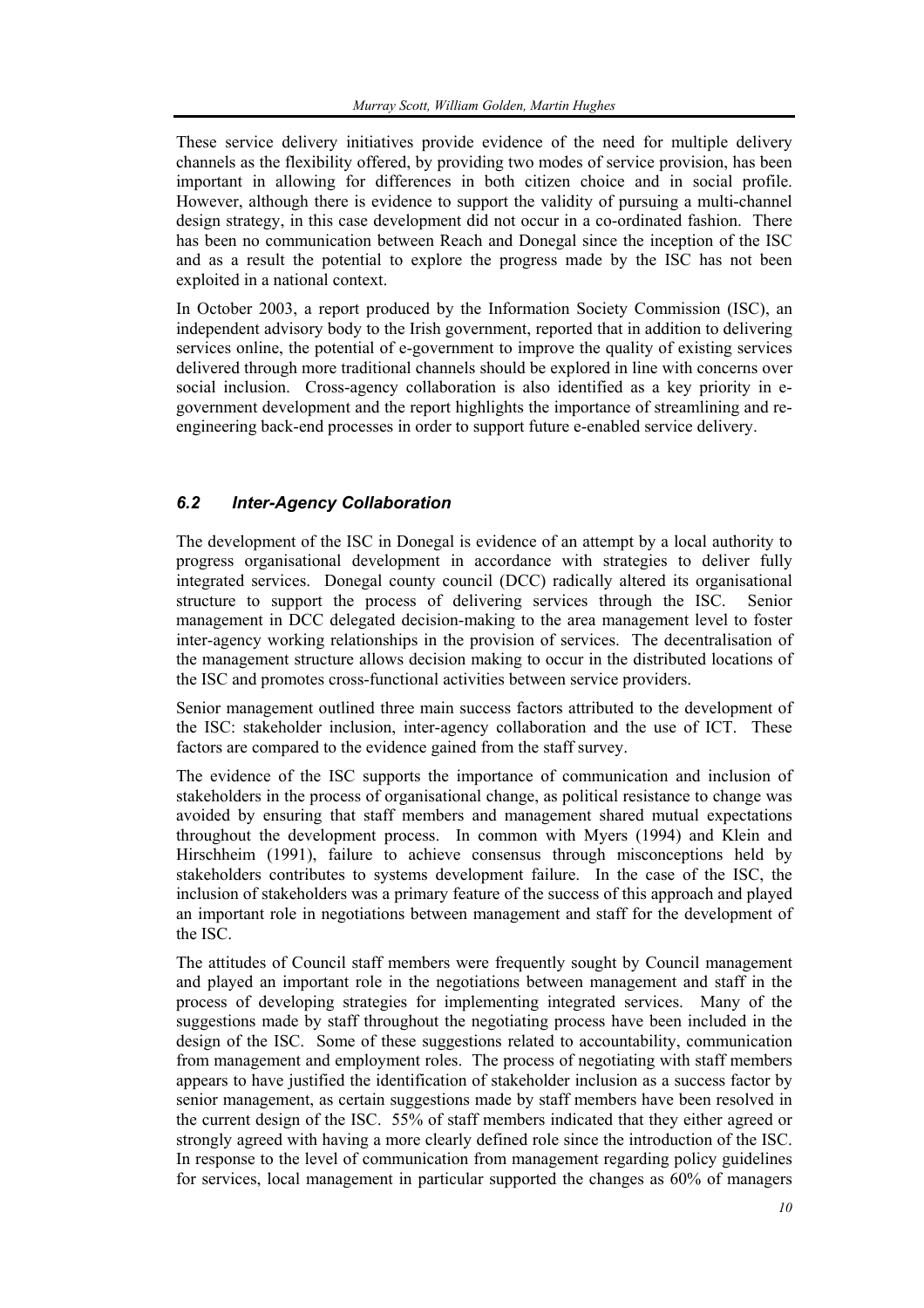strongly agreed. A total of 69% of staff agreed or strongly agreed with the provision of a more challenging environment in the ISC, while 70% identified a more positive working environment since the introduction of the ISC. Finally, over 50% of staff members agreed or strongly agreed with an increase in accountability for departments in the provision of services to customers.

Organisational restructuring was identified by management as critical to achieving better collaboration between agencies and to create an environment that will support the introduction of new technologies. Staff members of the ISC have responded positively to the increase in collaboration between departments since the introduction of the ISC and further believe that this has had a positive impact on the provision of service. 83% of staff either agree or strongly agree with the increase in cooperation since the introduction of the ISC and over 80% of staff members either agreed or strongly agreed that cooperation between departments in the ISC was an important aspect for departments who work in the ISC, corroborating the opinion of senior management in the County council who identified the factor of collaboration as an essential component of the ISC.

Senior management also highlighted the role of ICT to the development of better service provision. In particular, the internal intranet is rated strongly by staff with over 64% agreeing that it enabled collaboration with other departments. 75% of front-line staff either agreed or strongly agreed with the benefits of access to e-forms, reflecting the fact that this staff group would have more direct access to the customer and more experience of the benefits of online forms.

The attitudes of staff members to the ISC have also been compared to the users in relation to important reasons why the ISC has improved the quality of services for users. The main reasons are grouped in similar patterns with location (over 80% agree or strongly agree), the presence of many departments in the ISC (85% agree or strongly agree) and the ability to activate services from the information desk (85% agree or strongly agree), ranking particularly highly in both surveys.

In summary, the overall response from staff members to the change process has been positive. The implementation approach has been responsive to the potential for political resistance to change and has focused on including stakeholder opinion in the development of strategy and the process of implementation. As a result, due to the successful development of inter-agency co-operation combined with the use of ICT, service integration has been achieved and in turn, a better quality of public service.

## **7 Conclusions**

This case provides valuable insights into how citizen centred e-government can be attained, provides indicators of the success factors that will enable further development, and highlights the central importance of developing multiple access channels and crossagency collaboration. Evidence from the ISC shows that the most disadvantaged citizens have the lowest levels of access to the Internet, yet this group also has the highest level of interaction with the government. Thus although e-government provides the potential to gain benefits in service delivery over the Internet, in accordance with issues such as social inclusion, e-government initiatives should also be integrated with broader policy and service delivery goals that account for multiple access to services and the improvement in service quality. As such e-government should be viewed as an enabler of better public services, not an end in itself. This finding is inline with recent OECD policy guidelines which state that the role of e-government should be simply to support the achievement of better government – e-government is more about government than about "e" (OECD, 2003).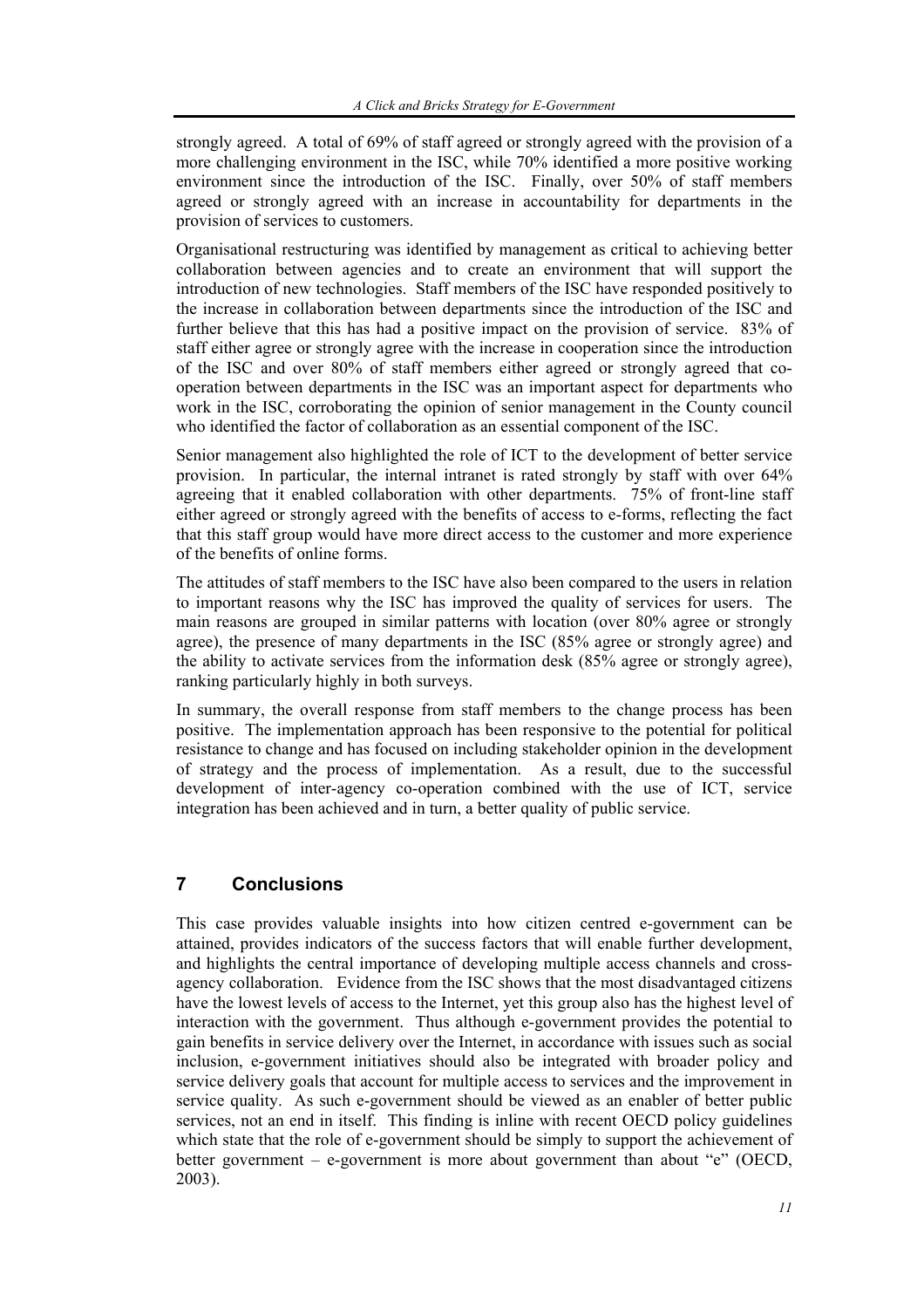The development of the ISC also suggests that a key area to achieving such improvements in government is to foster better cross-agency linkages, which in this case have allowed for better collaboration, interoperability and customer focus. This development has taken a different approach to implementation as it has reorganised service providers first before delivering services over the Internet. This strategy has been successful because the focus of the approach has been on resolving local development issues, analysing the complex processes that make up services and providing the correct technical infrastructure. This approach has been developed in collaboration with various affected stakeholders and has enabled the identification and resolution of potential areas of conflict.

#### **References**

- Al-Kibisi, G., de Boer, K., Mourshed, M. and Rea, N. (2001) Putting citizens on-line, not inline. *The McKinsey Quarterly,* Special Edition (2) pp64.
- Bannister, F. and Walsh, N. (2002) The virtual public servant: Ireland's public services broker. *Information Polity: The International Journal of Government & Democracy in the Information Age,* 7 (2/3) pp115.
- Bellamy, C. and Taylor, J. A. (1994) Reinventing Government in the Information Age. *Public Money & Management,* 14 (3) pp59.
- Bellamy, C. and Taylor, J. A. (1998) *Governing in the Information Age,* Open University Press, Buckingham
- Carrick, K. (2001) E-Government Lessons to be learned from e-Business experience. *European Conference on E-Government,* 91-99.
- Chan, C. M. L., Shan-Ling, P. and Tan, C.-W. (2003) Managing Stakeholder Relationships in an e-government project, In Ninth Americas Conference on Information Systems, Florida.
- Chen, Y.-C. and Gant, J. (2001) Transforming e-government services: The use of application service providers in US Local Governments. *In the Proceedings of the Eighth Americas Conference on Information Systems*.
- Clark, R. A. (1999) Unlocking the Willingness of Net-Consumers to Pay: A Lack-of-Progress Report, In 12th International Electronic Commerce Conference, Bled, Slovenia.
- Clark, R. A. Biometrics and Privacy. Available from: http://www.anu.edu.au/people/Roger.Clarke/Cnotice.html, 2001)
- Clarke, R. (1999) Electronic Services Delivery: From Brochure-Ware to Entry Points, In 12th International Electronic Commerce Conference, Bled, Slovenia.
- Clarke, R. A. (1996) Issues in Technology-Based Consumer Transactions, In Society of Consumer Affairs Professionals (SOCAP), Melbourne, Australia.
- Coulthard, D. and Castleman, T. (2001) Electronic Procurement in Government: More Complicated Than Just Good Business. *In the Proceedings of the Ninth European Conference on Information Systems*.
- CSO (2003), Information Society Statistics Ireland 2003, Central Statistics Office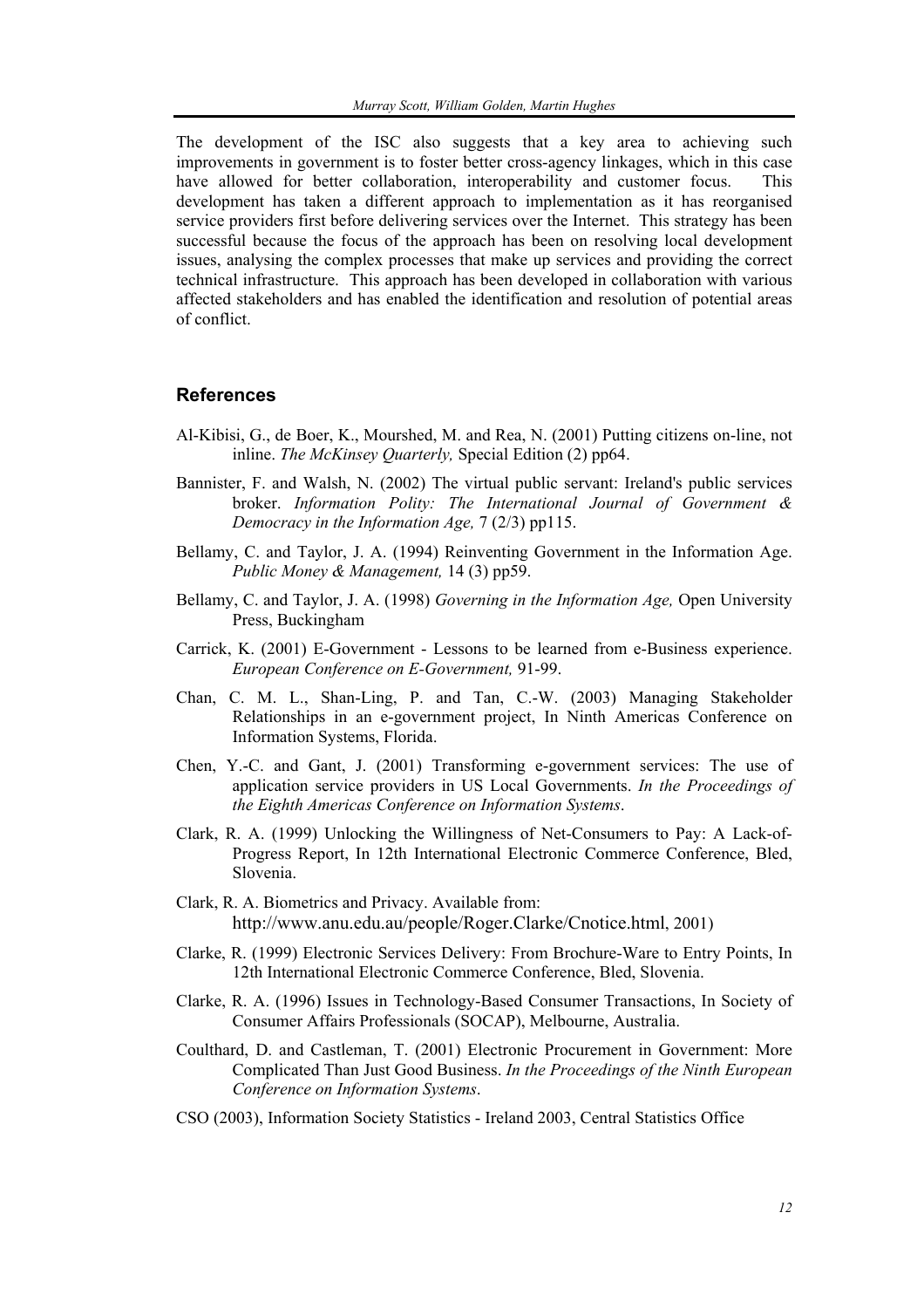- Darke, P., Shanks, G. and Broadbent, M. (1998) Successfully completing case study research: combining rigour, relevance and pragmatism. *Information Systems Journal,* 8 (4) pp273-289.
- DCC (2001), The Role and Scope of the Contact Centre, Donegal County Council
- De Araújo, J. F. F. E. (2000) Improving Public Service Delivery: The Crossroads Between NPM and Traditional Bureaucracy. *Public Administration,* 79 (4) pp915.
- Dearstyne, B. W. (2001) E-Business, e-Government & Information Proficiency. *Information Management Journal,* 34 (4) pp16.
- Devadoss, P., Pan, S. L. and Huang, J. C. (2003) Structurational analysis of e-government initiatives: a case study of SCO. *Decision Support Systems,* 34 (3) pp253.
- Dridi, F. (2001) Security for the electronic governent. In the Proceedings of the First European Conference on E-Goverment, 99-111.
- EC (2000), eEurope Action Plan An Information Society for all., European Commission
- EU (2002), eEurope Action Plan An Information Society for all., Commission of the European Communities
- Fernandes, D., Wilpen, G. and Krishman, R. (2001) ServiceNet: An agent-based framework for one-stop E-Government services. *In the Proceedings of the Seventh Americas Conference on Information Systems*.
- Gant, J. P. and Gant, D. B. (2001) Web portals and their role in E-Government. *In the Proceedings of the Seventh Americas Conference on Information Systems*.
- Heeks, R. (Ed.) (1999) Reinventing Government in the Information Age: International Practice in IT enabled public sector reform, Routledge, London
- Ho, A. T.-K. (2002) Reinventing Local Governments and the E-Government Initiative. *Public Administration Review,* 62 (4) pp434.
- Hood, C. (1991) A public management for all seasons? *Public Administration,* 69 (1) pp3-19.
- Howell, J. (2001) E-Inclusion: Designing for diversity. *In the Proceedings of the European Conference on E-Goverment,* 197-203.
- Husing, T. and Selhofer, H. (2002) The Digital Divide Index A Measure of Social Inequalities in the Adoption of ICT. *In the Proceedings of ECIS, 2002*.
- Ireland, G. o. (2002), New Connections: Action Plan for the Information Society, Government of Ireland
- Jupp, V. and Shine, S. (2001) Government portals the next generation of government online. *In the Proceedings of the First European Conference on E-Government,* 217-223.
- Klein, H. and Hirschheim, R. (1991) Rationality concepts in information systems development methodologies. *Accounting, Management and Information Technologies,* 1 157-187.
- Landsbergen Jr, D. and Wolken Jr, G. (2001) Realizing the Promise: Government Information Systems and the Fourth Generation of Information Technology. *Public Administration Review,* 61 (2) pp216.
- Layne, K. and Lee, J. (2001) Developing fully functional E-government: A four stage model. *Government Information Quarterly,* 18 (2) pp122.